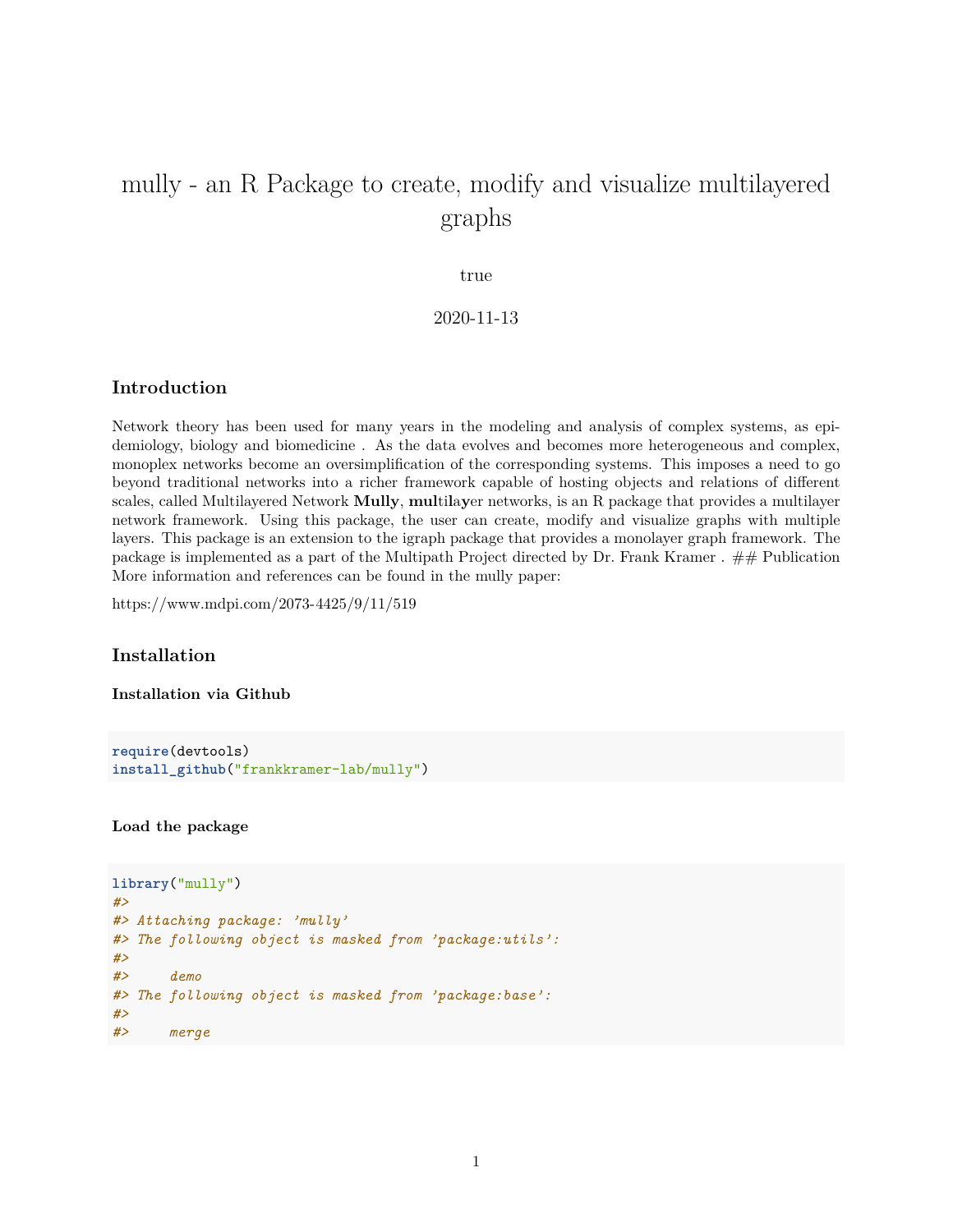# **Test the package**

In this section, we provide a demo to test the package by calling some of the function. After running this script, you will have a graph g with 3 layers and 8 nodes. the graph can also be modified by calling other functions. Please refer to help to see the available functions.  $\# \# \#$  Create new mully graph

```
g=mully("MyFirstMully",direct = F)
```
#### **Add Layers**

```
g=addLayer(g, c("Gene", "Drug", "Disease"))
```
**Add/print Nodes**

```
g=addNode(g,"d1","disease",attributes=list(type="t1"))
```

```
g=addNode(g,"d2","disease",attributes=list(type="t1"))
```
g=**addNode**(g,"d3","disease",attributes=**list**(type="t1"))

g=**addNode**(g,"dr1","drug",attributes=**list**(effect="strong"))

```
g=addNode(g,"dr2","drug",attributes=list(effect="strong"))
```
g=**addNode**(g,"dr3","drug",attributes=**list**(effect="moderate"))

```
g=addNode(g,"g1","gene",attributes=list(desc="AF"))
```
g=**addNode**(g,"g2","gene",attributes=**list**(desc="BE"))

*#See vertices attributes* **print**(**getNodeAttributes**(g))

**Add/print/remove Edges**

```
g=addEdge(g,"dr1","d2",list(name="treats"))
g=addEdge(g,"dr1","d2",list(name="extraEdge"))
g=addEdge(g,"d2","g1",list(name="targets"))
g=addEdge(g,"g2","dr3",list(name="mutates and causes"))
g=addEdge(g,"dr3","d3",list(name="treats"))
print(getEdgeAttributes(g))
removeEdge(g,"d2","dr1",multi=T)
```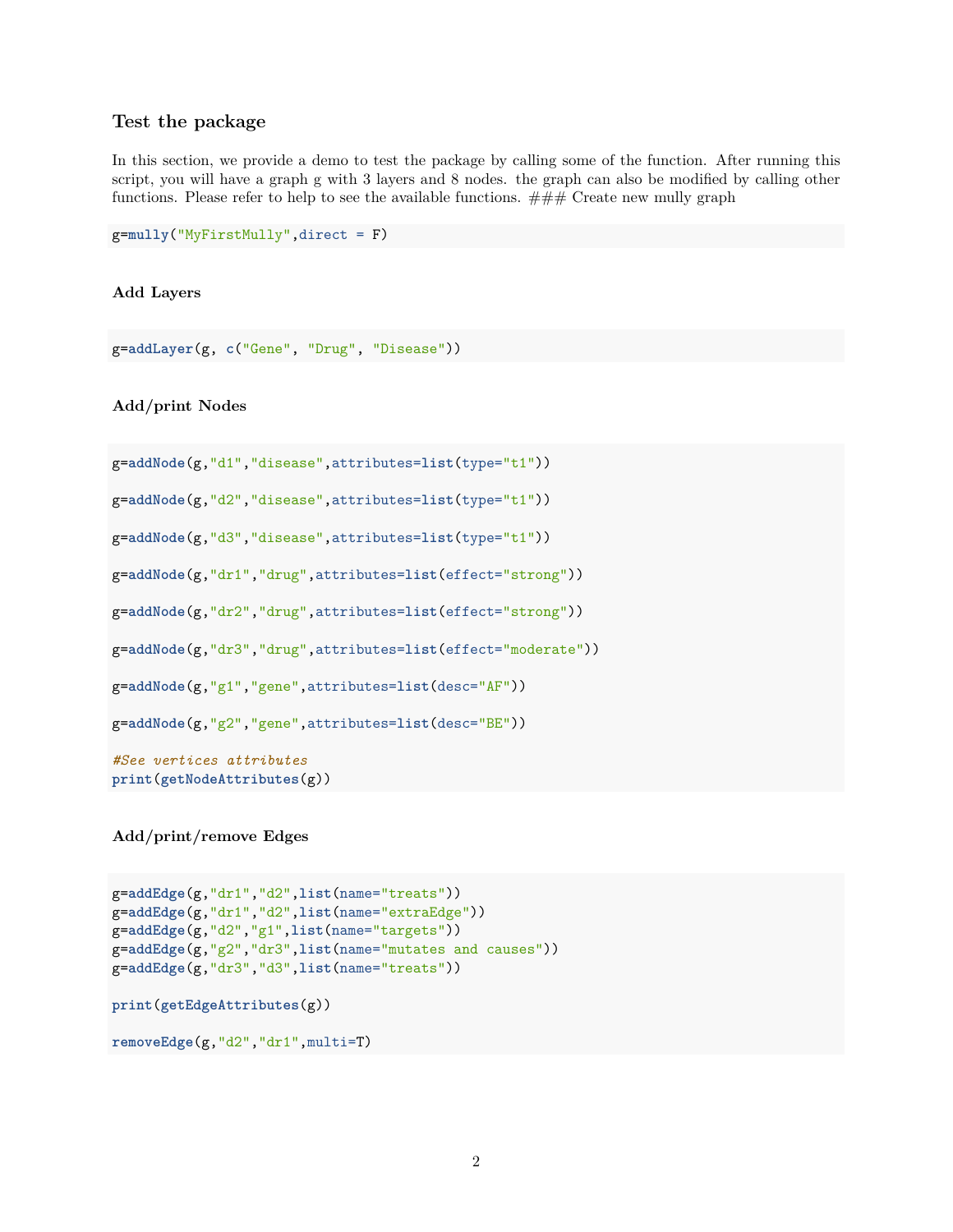#### **Merge two graphs**

```
#Create a Second graph
g1=mully()
g1=addLayer(g1,c("protein","drug","gene"))
g1=addNode(g1,"dr4","drug",attributes=list(effect="strong"))
g1=addNode(g1,"dr5","drug",attributes=list(effect="strong"))
g1=addNode(g1,"dr6","drug",attributes=list(effect="moderate"))
g1=addNode(g1,"p1","protein")
g1=addNode(g1,"p2","protein")
g1=addNode(g1,"p3","protein")
g1=addNode(g1,"g3","gene")
g1=addNode(g1,"g4","gene")
g1=addEdge(g1,nodeStart = "p2",nodeDest = "p3",attributes = list(name="interacts"))
g1=addEdge(g1,nodeStart = "dr6",nodeDest = "g4",attributes = list(name="targets"))
#Merge both graphs
g12=merge(g,g1)
#Print the graph
print(g12)
```
## **Visualization**

**plot**(g12,layout = "scaled")

#### **plot3d**(g12)

# **Available Functions**

mully functions are divided into different files depending on their functionnality range: [Constructor](https://github.com/frankkramer-lab/mully/blob/master/R/mully_constructor.R) , [Layers](https://github.com/frankkramer-lab/mully/blob/master/R/mully_layer.R) [Functions](https://github.com/frankkramer-lab/mully/blob/master/R/mully_layer.R) , [Node Functions](https://github.com/frankkramer-lab/mully/blob/master/R/mully_node.R) , [Edge Functions](https://github.com/frankkramer-lab/mully/blob/master/R/mully_edge.R) , [Merge Function](https://github.com/frankkramer-lab/mully/blob/master/R/mully_merge.R) , [Visualization Functions](https://github.com/frankkramer-lab/mully/blob/master/R/mully_visualization.R) , [Import Functions](https://github.com/frankkramer-lab/mully/blob/master/R/mully_import.R) , [Export Functions](https://github.com/frankkramer-lab/mully/blob/master/R/mully_export.R) , [Demo.](https://github.com/frankkramer-lab/mully/blob/master/R/mully_demo.R)

| <b>Function</b>             | Description                                                 |
|-----------------------------|-------------------------------------------------------------|
| mully(name,direct)          | Constructor Function, Create an empty<br>multilayered graph |
| print(g)                    | Print function                                              |
| addLayer(g, nameLayer)      | Add a layer or a set of layers to a graph                   |
| removeLayer(g, name, trans) | Delete a layer or a set of layers from a<br>graph           |
| isLayer(g, name)            | Verify if the layer exists in a graph                       |
| getLayersCount(g)           | Get the number of layers in a graph                         |
| getLayer(g, nameLayer)      | Get the nodes on a layer in a graph                         |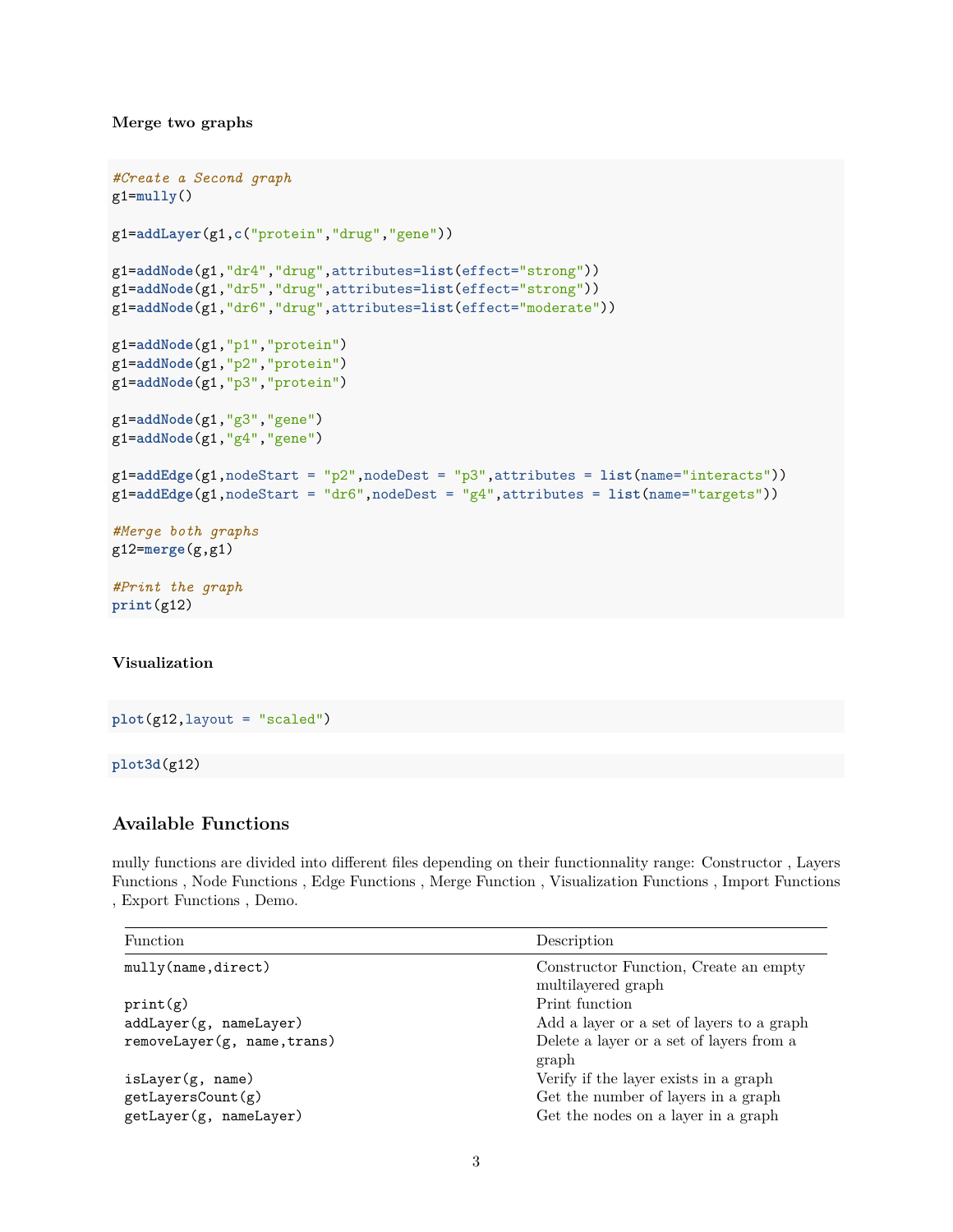Function Description getNode(g,nameNode) Get a node from a graph getIDNode(g,nameNode) Get the id of a node addNode(g, nodeName, layerName, attributes) Add a node with assigned layer and attributes to a graph removeNode(g, name,trans) Delete a node or a set of nodes from a graph getNodeAttributes(g,nameNode) Get the attributes of one or all nodes addEdge(g, nodeStart, nodeDest, attributes) Add an edge removeEdge(g, nodeStart, nodeDest,attributes, multi) Delete an edge getEdgeAttributes(g,nodeStart,nodeDest) Get the attributes of the edges connecting two nodes or all the edges in the graph getIDEdge(g,nodeStart,nodeDest) Get the ids of the edges connecting two nodes merge(g1,g2) Merge or unite two graphs plot(g,layout) Plot the graph in 2D plot3d(g) Plot the graph in 3D using rgl importGraphCSV(name,direct,layers,nodes,edges) Import a mully graph from csv files importLayersCSV(g,file) Import layers to a mully graph from a CSV file importNodesCSV(g,file) Import nodes to a mully graph from a CSV file importEdgesCSV(g,file) Import edges to a mully graph from a CSV file

## **addEdge**

## **Add an edge**

The function is used to add an edge to a given mully graph. mully supports multi-edges, i.e. two nodes can be connected with multiple edges. The uniqueness of the edges is based on the connection with the attributes. When adding a new connection between two nodes that are already cnnected, the new edge should have different attributes. The function needs the following arguments:

- **g** The input graph
- **nodeStart** The first endpoint of the edge
- **nodeDest** The second endpoint of the edge
- **attributes** A named list, the attributes to assign to the edge

The function returns the graph, with the added edge.

#### *Example*

```
g=mully::demo()
addEdge(g,"dr3","g2",attributes=list(name="newEdge"))
```
#### **addLayer**

#### **Add a layer or a set of layers to a graph**

The function is used to add a new layer to a given mully graph. The layer name should be unique and should not already exist in the graph. The names are not case-sensitive. the function has an internal count,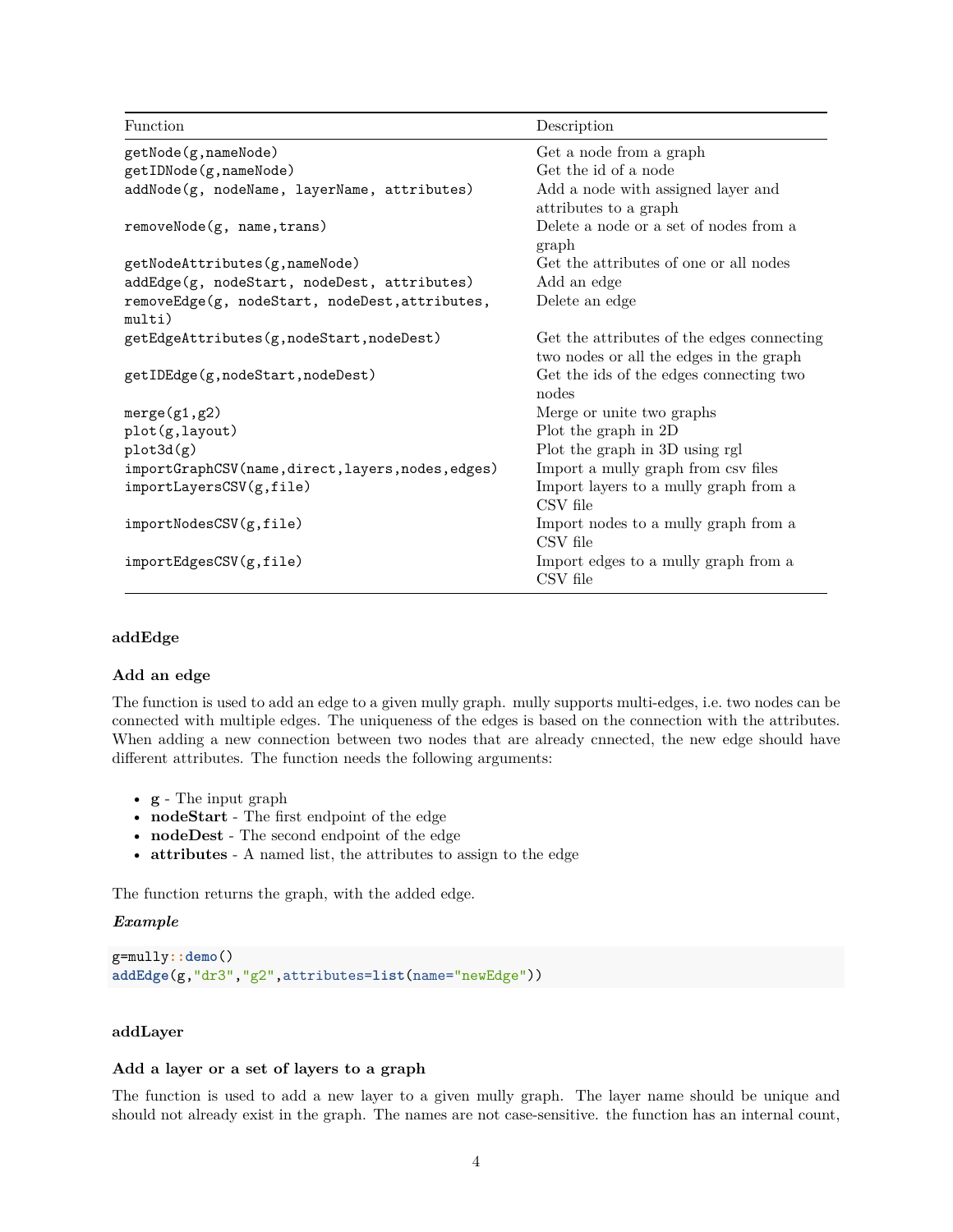and assigns new IDs to new layers. The internal counr number only increases, i.e. it does not change after deleting a lyer. Therefore the ID of the last added layer is not necessarily the number of layers in the mully graph. The function needs the following arguments:

- **g** The input graph
- **nameLayer** The name or the list of the names of the layers to be added. The layer names must be unique

The function returns the graph, with the layers added.

## *Example*

g=mully**::demo**() **addLayer**(g,"Complex")

## **addNode**

#### **Add a node with assigned layer and attributes to a graph**

The function is used to add a node to a given mully graph. The layer to which this node should be added is required. Nodes on single layers should be unique, but can not be on different layers. Layer Names are not case-sensitive. The function needs the following arguments:

- **g** The input graph
- **nodeName** The name of the node to add
- **layerName** The name of the layer to be assigned to the node
- **attributes** The attributes of the node to add. This argument must be a named list

The function returns the graph, with the new node.

#### *Example*

```
g=mully::demo()
attributes=list("specie"="Homo Sapiens")
addNode(g = g, nodeName = "g3", layerName = "Gene", attributes = attributes)
```
# **exportCSV**

#### **Export mully into CSV files**

The function is used to export a given mully graph in the CSV Format. Three files will be generated, respectively containing the layers', nodes' and edges' information. The function needs the following arguments:

- **g** The input graph
- **target** The target file in which the files will be generated. By default the WD.

#### *Example*

g=mully**::demo**() **exportCSV**(g)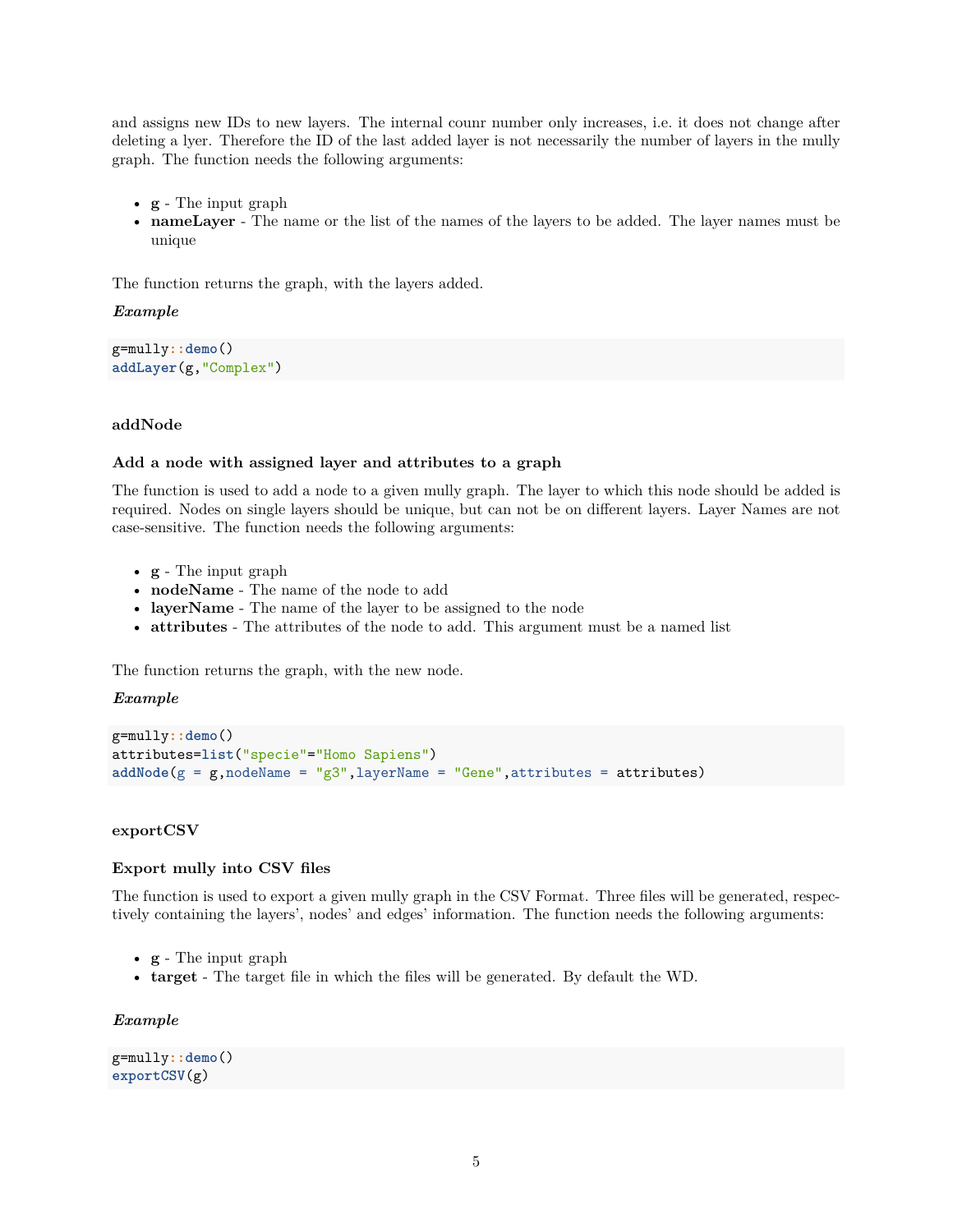#### **getEdgeAttributes**

#### **Get the attributes of the edges connecting two nodes**

The function is used to obtain information on the edges in a given mully graph. The information can be on a single edge or all the edges in the graph. The function needs the following arguments:

- **g** The input graph
- **nodeStart** The first endpoint of the edge
- **nodeDest** The second endpoint of the edge

The function returns a dataframe containing the edges with their attributes. If both nodes' arguments are missing, it returns the complete information on edges and their attributes.

#### *Example*

```
g=mully::demo()
##Print all Edges
getEdgeAttributes(g)
##Get a Single Edge
getEdgeAttributes(g,"d2","g1")
```
## **getIDEdge**

#### **Get the ids of the edges connecting two nodes**

The function is used to get the internal ID of an edge in a given mully graph. The function needs the following arguments:

- **g** The input graph
- **nodeStart** The first endpoint of the edge
- **nodeDest** The second endpoint of the edge

The nodes passed to this function as arguments should be the unique names assigned to the nodes upon addition. mully supports multi-edges, therefore this function may return a list of edges connecting two nodes. The function returns a list containing the ids of the edges connecting the nodes.

#### *Example*

```
g=mully::demo()
getIDEdge(g,"d2","dr1")
```
#### **getIDNode**

#### **Get the id of a node**

The function is used to get the internal ID of a given node in a given mully graph. The function needs the following arguments:

- **g** The input graph
- **nameNode** The name of the node

The function returns the id of the specified node.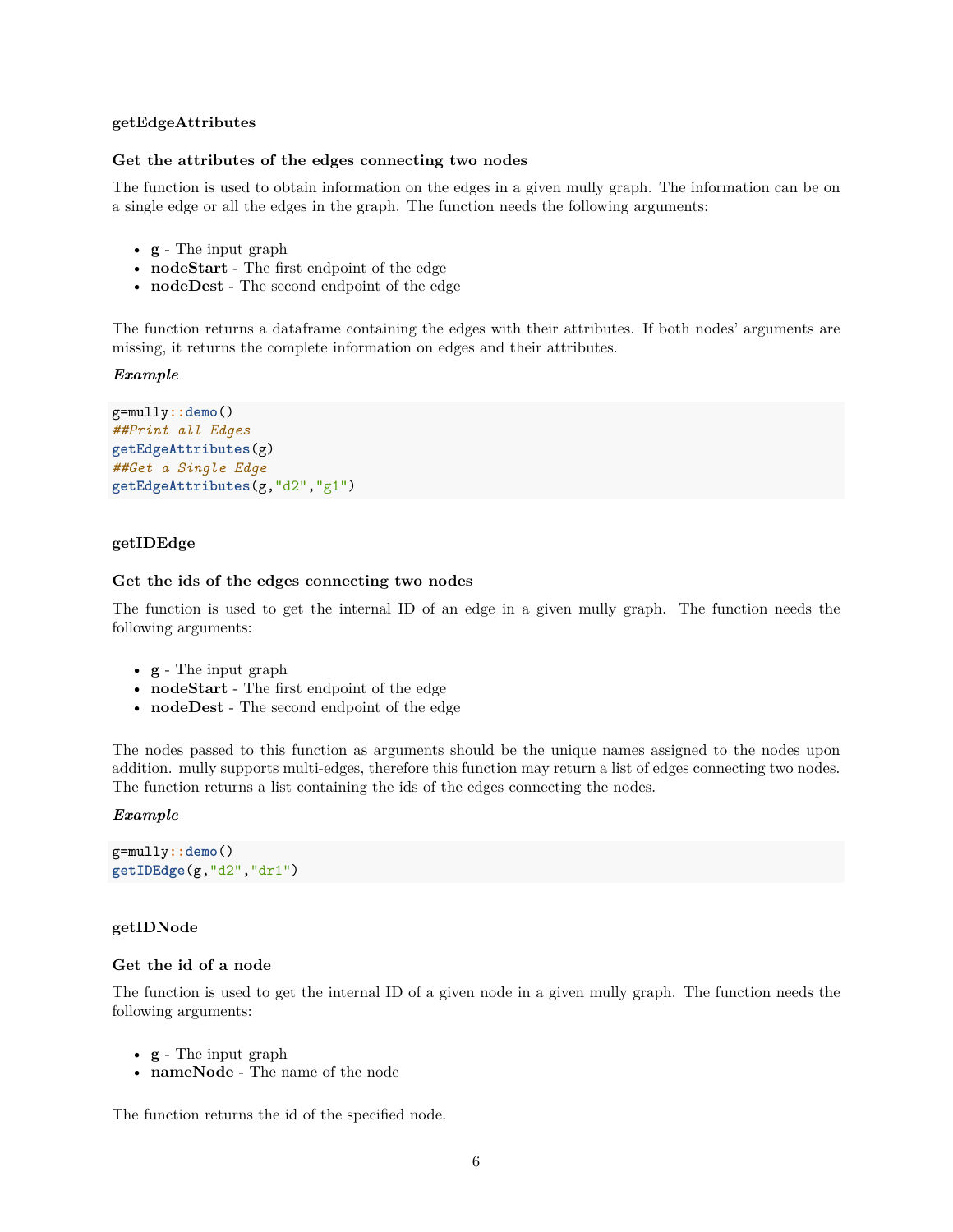# **getLayer**

## **Get the nodes on a layer in a graph**

The function is used to get the nodes on a given layer in a given mully graph. The layer name is not case-sensitive. The function needs the following arguments:

- **g** The input graph
- **nameLayer** The name of the layer

The function returns a List of the nodes on the given layer.

# *Example*

g=mully**::demo**() **getLayer**(g,"gene")

# **getLayersCount**

# **Get the number of layers in a graph**

The function is used to get the number of layers in a given mully graph. The function needs the following arguments:

• **g** - The input graph

The function returns the count of the layers.

## *Example*

g=mully**::demo**() **getLayersCount**(g)

## **getNode**

## **Get a node from a graph**

The function is used to get a node from a given mully graph as an igraph.vs object. The function needs the following arguments:

- **g** The input graph
- **name** The name of the node

The function returns the node as igraph.vs.

## **getNodeAttributes**

# **Get the attributes of a node**

The function is used to get a node or a list of nodes with corresponding attributes from a given mully graph. If the node name is missing, the complete node information is extracted. The function needs the following arguments: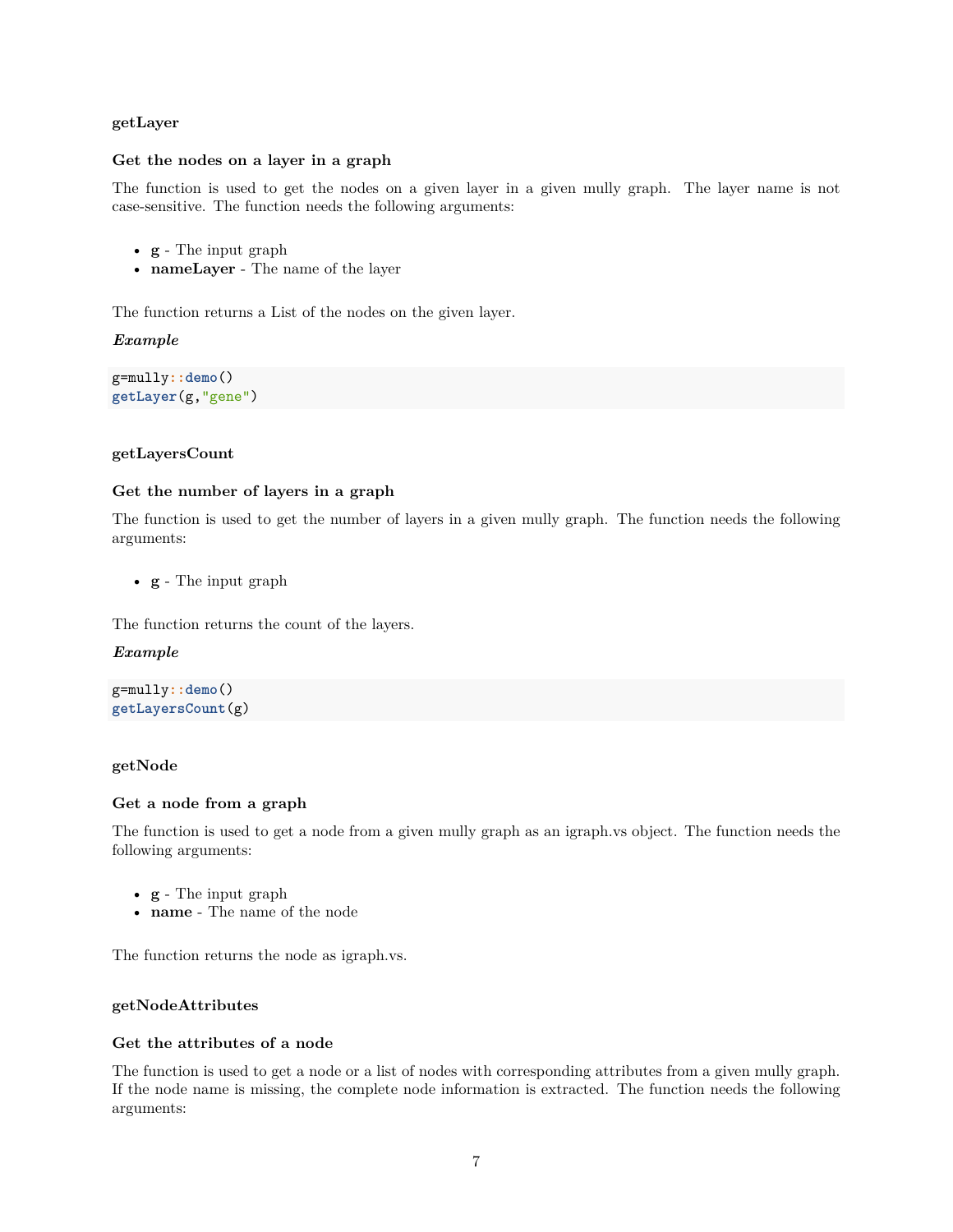- **g** The input graph
- **nameNode** The name of the node
- **layerByName** A boolean to specify whether to export the layers by name or by ID

The function returns a dataframe containing the attributes of the specified node.

# *Example*

```
g=mully::demo()
getNodeAttributes(g,layerByName = TRUE)
```
# **importEdgesCSV**

## **Import Edges to a mully graph from a CSV file**

The function is used to import edges to a mully graph. The function reads a CSV file and adds edges between existing nodes to the graph. The graph should already contain layers and nodes. The function needs the following arguments:

- **g** The mully graph to which the nodes will be added. The graph should already have the layers and the nodes.
- **file** The path to the CSV file containing the edges' information

The function returns the mully graph with the added edges.

# **importGraphCSV**

## **Import a mully graph from CSV files**

The function is used to create a graph from CSV files. To create the graph, three files are needed: the layers, nodes and edges. mully also offers functions to import individual files containing nodes', edges' and layers information. See Functions importLayersCSV(), importNodesCSV() and importEdgesCSV(). The function needs the following arguments:

- **name** The name of the graph
- **direct** A boolean to indicate if the graph is directed or not
- **layers** The path to the CSV file containing the layers' information
- **nodes** The path to the CSV file containing the nodes' information
- **edges** The path to the CSV file containing the edges' information

The function returns a new mully graph.

## **importLayersCSV**

## **Import Layers to a mully graph from a CSV file**

The function is used to add layers to a mully graph. The function reads a CSV file and adds the layers to the graph. The file should contain the layers' names. Layer IDs are assigned automatically. The function needs the following arguments:

- **g** The mully graph to which the layers will be added. If missing, a new mully graph is created
- **file** The path to the CSV file containing the layers' information

The function returns the mully graph with the added layers.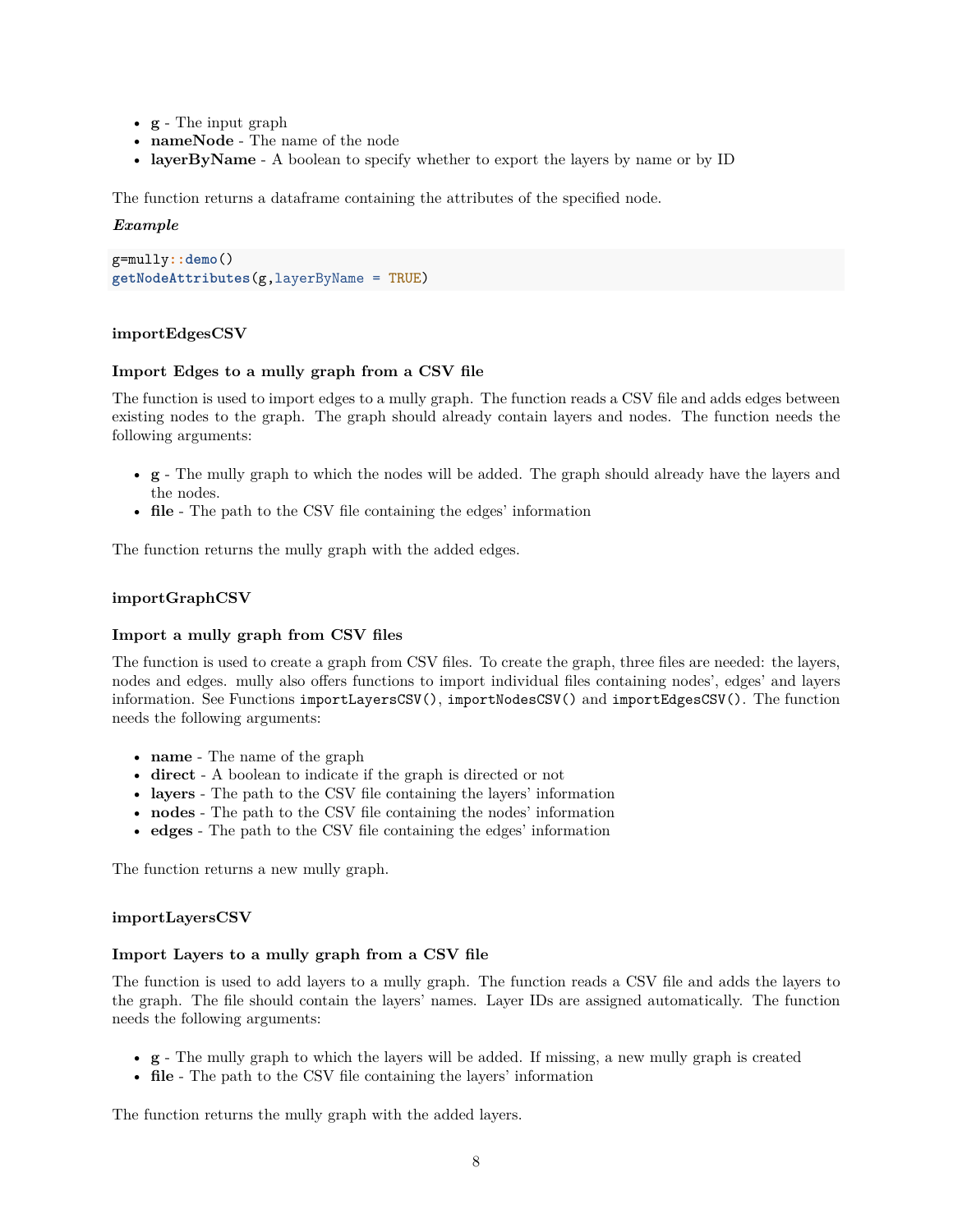## **importNodesCSV**

# **Import Nodes to a mully graph from a CSV file**

The function is used to import nodes into an existing mully graph. The function reads a CSV file and adds the nodes with the attributes to the graph. The graph should already contain layers, and the nodes in the file should have an attribute n referring to the layer assignment. The function needs the following arguments:

- **g** The mully graph to which the nodes will be added. The graph should already have the layers
- **file** The path to the CSV file containing the nodes' information
- **name** The name of the column containing the names of the nodes

The function returns the mully graph with the added nodes.

## **is.mully**

# **Is this a mully graph?**

The function check if a given graph is a mully graph. The function needs the following arguments:

• **g** - The input graph

The function returns a boolean indicating whether the graph is or not a mully object. ### isLayer **Verify if the layer exists in a graph**

This function is used to check if a given mully graph contains a given layer. The layer name is not casesensitive. The function needs the following arguments:

- **g** The input graph
- **name** The name of the layer

The function returns a boolean value.

## *Example*

g=mully**::demo**() **isLayer**(g,"Gene") **isLayer**(g,"Complex")

#### **merge**

## **Merge or unite two graphs**

The function is used to merge two mully graphs. The merge is layer based, i.e. nodes belonging to similar layers in both graphs will be combined in the returned graph. The node names are unique on single layers but can be redundant over different layers. The merge is based on the first arguments, therefore all elements of the second argument will be added to the first. The function needs the following arguments:

- **g1** The first graph to merge. This is the base of the merge.
- **g2** The second graph to merge. All of its elements are added to the first graph.

The function returns the merge of the two graphs. The merge is based on the first given graph.

## *Example*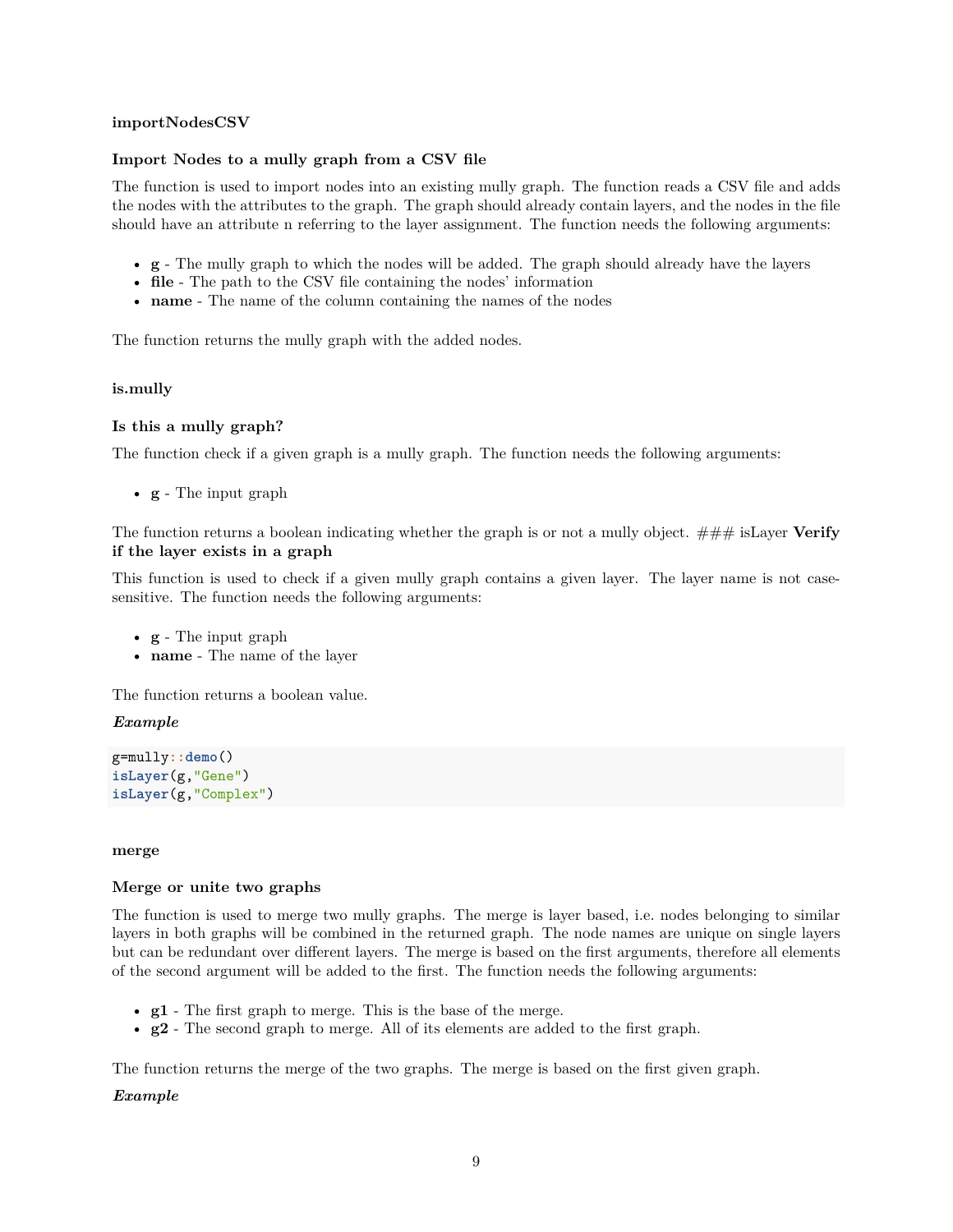```
#Create First Graph
g=mully::demo()
#Create Second Graph
g1 <- mully("MySecondMully",direct = F)
g1 <- addLayer(g1, c("gene", "Protein", "Drug"))
g1=addNode(g1,"p1","Protein",attributes=list(type="t1"))
g1=addNode(g1,"p2","Protein",attributes=list(type="t1"))
g1=addNode(g1,"p3","Protein",attributes=list(type="t1"))
g1=addNode(g1,"dr6","drug",attributes=list(effect="strong"))
g1=addNode(g1,"dr7","drug",attributes=list(effect="strong"))
g1=addNode(g1,"dr8","drug",attributes=list(effect="moderate"))
g1=addNode(g1,"g3","gene",attributes=list(desc="AF"))
g1=addNode(g1,"g9","gene",attributes=list(desc="BE"))
g1=addEdge(g1,"dr8","g9",list(name="targets"))
g1=addEdge(g1,"p3","p2",list(name="interactWith"))
#Merge Graphs
merge(g,g1)
```
## **mully**

## **Create an empty multilayered graph**

The function create an empty mully graph. The function needs the following arguments:

- **name** The name to be assigned to the graph.
- **direct** A boolean value, if the graph is directed or not. By default TRUE.

The function returns the created multilayered graph. ### plot,mully **Plot the graph in 2D**

The function is used to plot the mully graph. It uses the plot function from igraph. We do not recommend using this function to plot big graphs, and use plot3d instead. The function needs the following arguments:

- **g** The input graph
- **layout** The layout. Can either be random or scaled

# **plot3d**

**Plot the graph in 3D using rgl**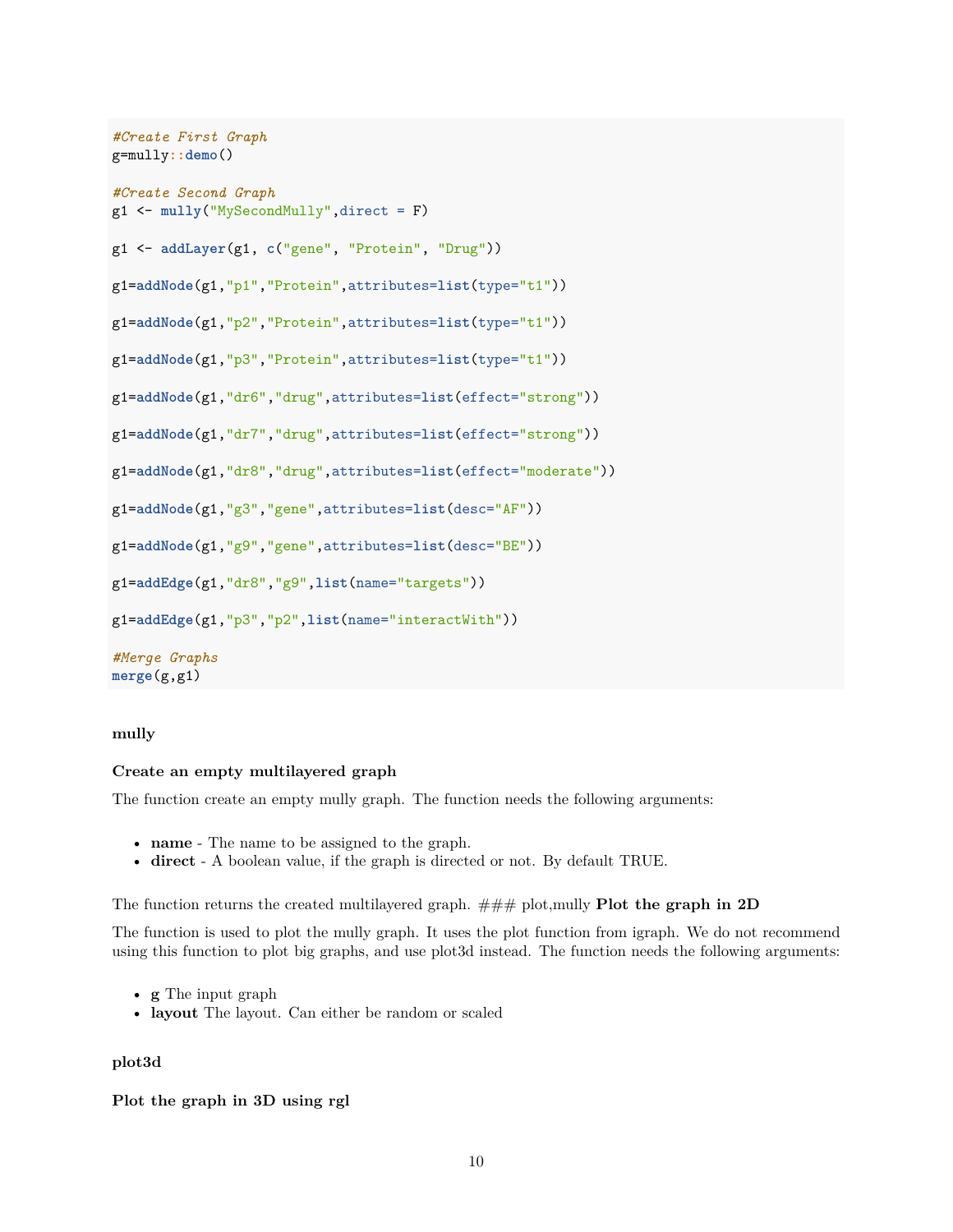The funstion is used to generate 3D interactive plots of a mully graph. The 3D plot is generated using the R Package rgl, and uses some of the arguments passed to the igraph function rgl.plot. Most of the arguments are set to default values, but can be changed. The layout is calculated internally based on the layers. The function needs the following arguments:

- **g** The input graph
- **layers** A boolean whether to add the layers or not
- **vertex.label** The vertices' labels
- **vertex.label.color** The vertices' colors. If not specified, the colors will be chosen randomly
- **vertex.plac** The placement form of the vertices on the layer. Can either be "circle" which will place them on a circle, or "disc" which will place them randomly on a disc. The default is "circle"
- **edge.color** The edges' colors.If not specified, inter-edges are black, and intra-edges have the same color as the nodes on the layer
- **edge.width** The edge width. Default set to 5.
- **edge.arrow.size** The edges' arrow size. Default set to 10
- **edge.arrow.width** The edges' arrow width. Default set to 1

The function can take the following arguments supported and not ignored by rglplot}: vertex.label, vertex.label.color, edge.color, edge.width, edge.arrow.size,edge.arrow.width.

# **print,mully**

# **Print a mully graph**

The function prints a mully graph. The function needs the following arguments:

• **g** - The input graph

# *Example*

```
g=mully::demo()
print(g)
```
## **removeEdge**

## **Delete an edge**

The function is used to remove an edge from a given mully graph. Since mully supports multi-edges, a boolean *multi* is needed to specify whether to delete multiple edges or a single edge. In case one edge should be deleted, the named list of attributes of the edge is required. The function needs the following arguments:

- **g** The input graph
- **nodeStart** The first endpoint of the edge
- **nodeDest** The second endpoint of the edge
- **attributes** The attributes of the edge to delete. Required if the nodes are multi-connected
- **multi** A boolean. Specifies whether to delete multiple edges or not, in case they exist.

The function returns the graph with the deleted edges.

## *Example*